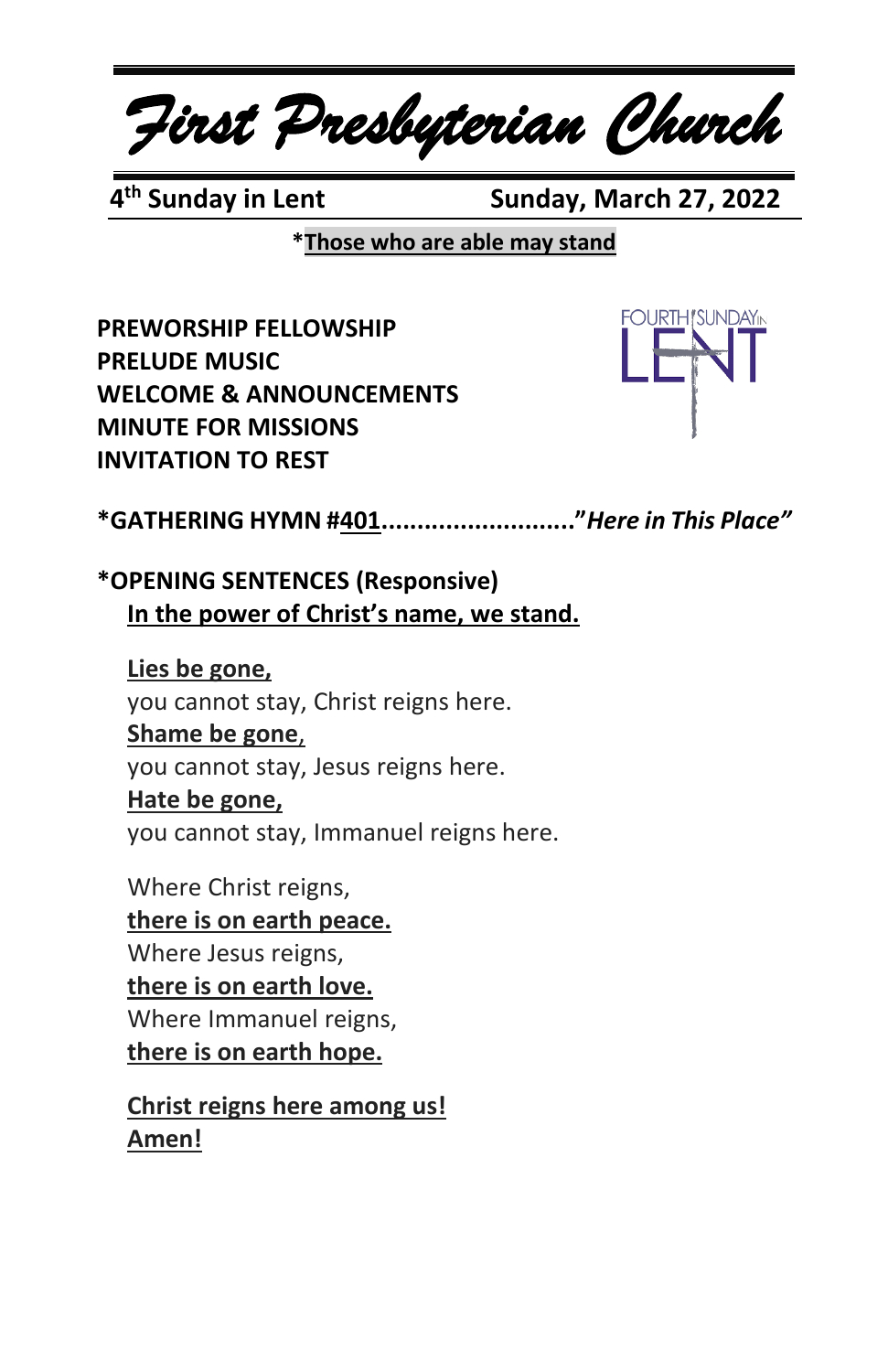#### **KYRIE**

*(Please join us in the "Kyrie", an ancient song that mirrors the words people used to cry out to Jesus for healing in the scriptures. In Greek they mean, "Lord, have mercy". The church has sung these words for thousands of years as prayer and to prepare our hearts for confession.)*

*Kyrie Eleison (Lord have mercy) Kyrie Eleison Christe Eleison (Christ have mercy) Christe Eleison Kyrie Eleison (Lord have mercy) Kyrie Eleison*

## **CONFESSION OF NEED (Unison)**

## **God of grace,**

**I have to ask; do you see where we are struggling? Do you notice our loneliness, how fed-up we feel, how tired we are some days? Do you understand what we wish we could be but can't seem to get there? Do you feel the burdens we carry in every step?**

**And yet, you tell us to love anyway. You call us to serve regardless. You command us to give joyously and trust radically despite it all.**

**We confess that many times, with what seems like good reasons, we just don't want to.**

**Therefore, God of grace, in this Lenten season we ask and confess this need: Give us the desire that we lack. Lead us to the energy we can't find. Show us the truth that propels us away from comfort.**

**For, without you, we are stuck.**

#### **KYRIE**

*Kyrie Eleison (Lord have mercy) Kyrie Eleison Christe Eleison (Christ have mercy) Christe Eleison Kyrie Eleison (Lord have mercy) Kyrie Eleison*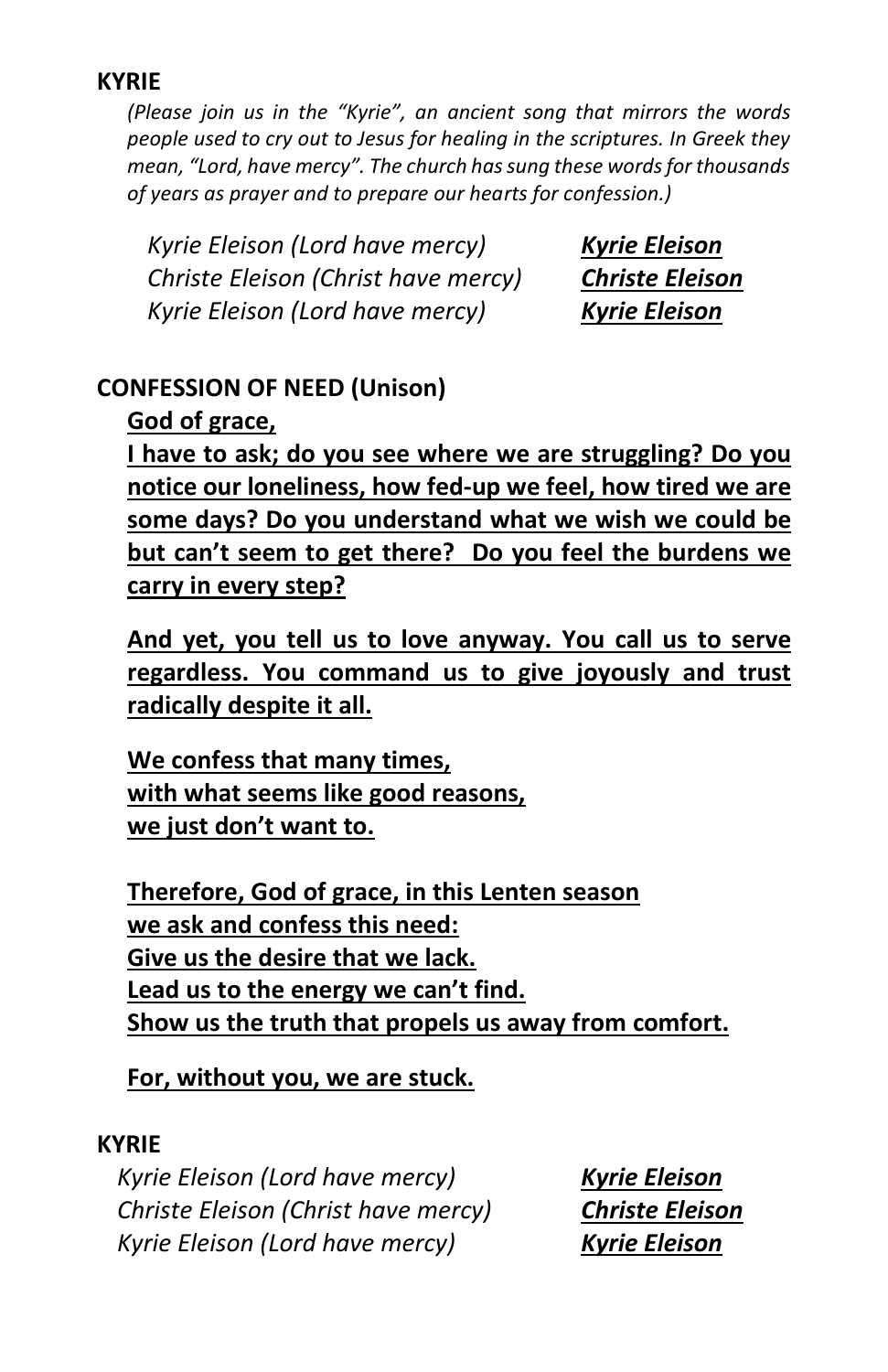## **SILENCE FOR CONFESSION AND RESTING IN GOD'S GRACE**

## **DECLARATION OF GRACE (Responsive)**

Happy are those who receive the grace of God. Be glad and rejoice in the one who saves. For in Christ, we are a new creation.

**Thanks be to God!**

## **SPECIAL MUSIC** *Wonderful, Merciful Savior* **Bells of Praise**

### **\*SHARING THE PEACE OF CHRIST**

The Peace of Christ be with you! **And Also, with you!** Let us share a sign of God's peace with one another.



## **PRAYER FOR ILLUMINATION (Unison)**

**Holy Spirit, help us hear your voice beyond our inability to hear and understand your word beyond any speaker's ability to explain. Through your word, speak to our hearts even if our heads are not ready to listen.**

# **Amen.**

#### **SCRIPTURE**

**FIRST READING ...........................................Psalm 32 (pg 559)** *Leader: The Word of the Lord.* **People: Thanks be to God!**

**GOSPEL READING.......................... Luke 15:1-3, 11-32 (pg 80)** *Leader: The Word of the Lord.* **People: Praise to You, O Christ**

#### **SERMON** Rev. Greg Isaacson

#### **SILENCE FOR REFLECTION**

**\*HYMN OF THE DAY #418.......................***"Softly and Tenderly"*

#### **PRAYERS OF THE PEOPLE**

Lord in your Mercy. **Hear our Prayer.**

## **THE LORD'S PRAYER (forgive us our "sins")**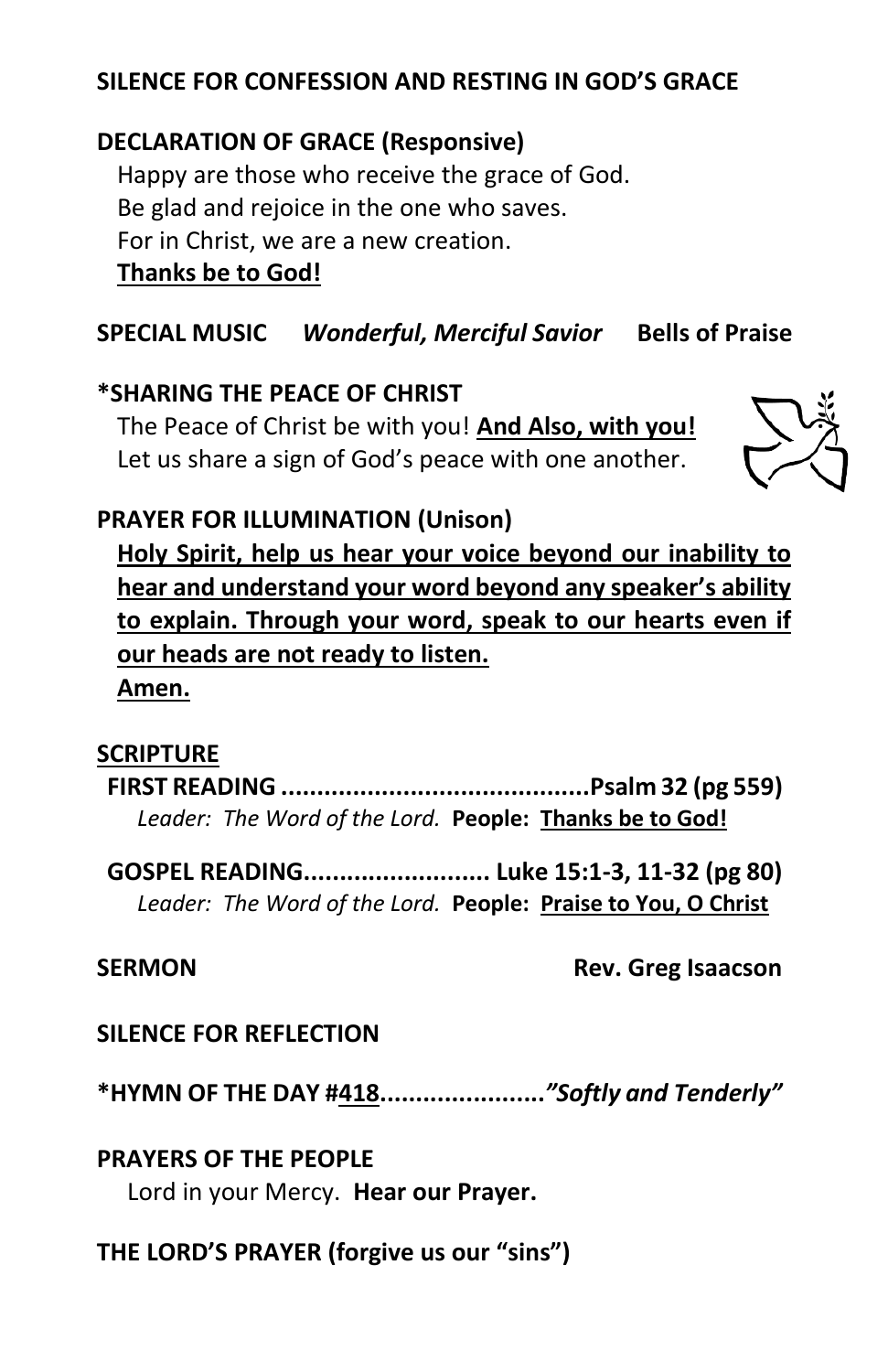## **\*BLESSING AND CHARGE (Responsive)**

Beloved children of God receive the gift of the Holy Spirit, the grace of Jesus Christ, and the blessing of the Lord forever. **Alleluia! Amen.**

**\*CLOSING HYMN #547.................................."***Go, My Children"*

## **\*DISMISSAL (Responsive)**

Go in peace to love and serve the Lord. **Thanks be to God. Amen.**

*\_\_\_\_\_\_\_\_\_\_\_\_\_\_\_\_\_\_\_\_\_\_\_\_\_\_\_\_\_\_\_\_\_\_\_\_\_\_\_\_\_*

## **\*POSTLUDE**



# *Please continue to be in prayer for:*

JoAnn Westburg Brent Blake Punky Johnson

Scott Brolsma Dale & Laura Charais

Duane & Betty Finkenbinder